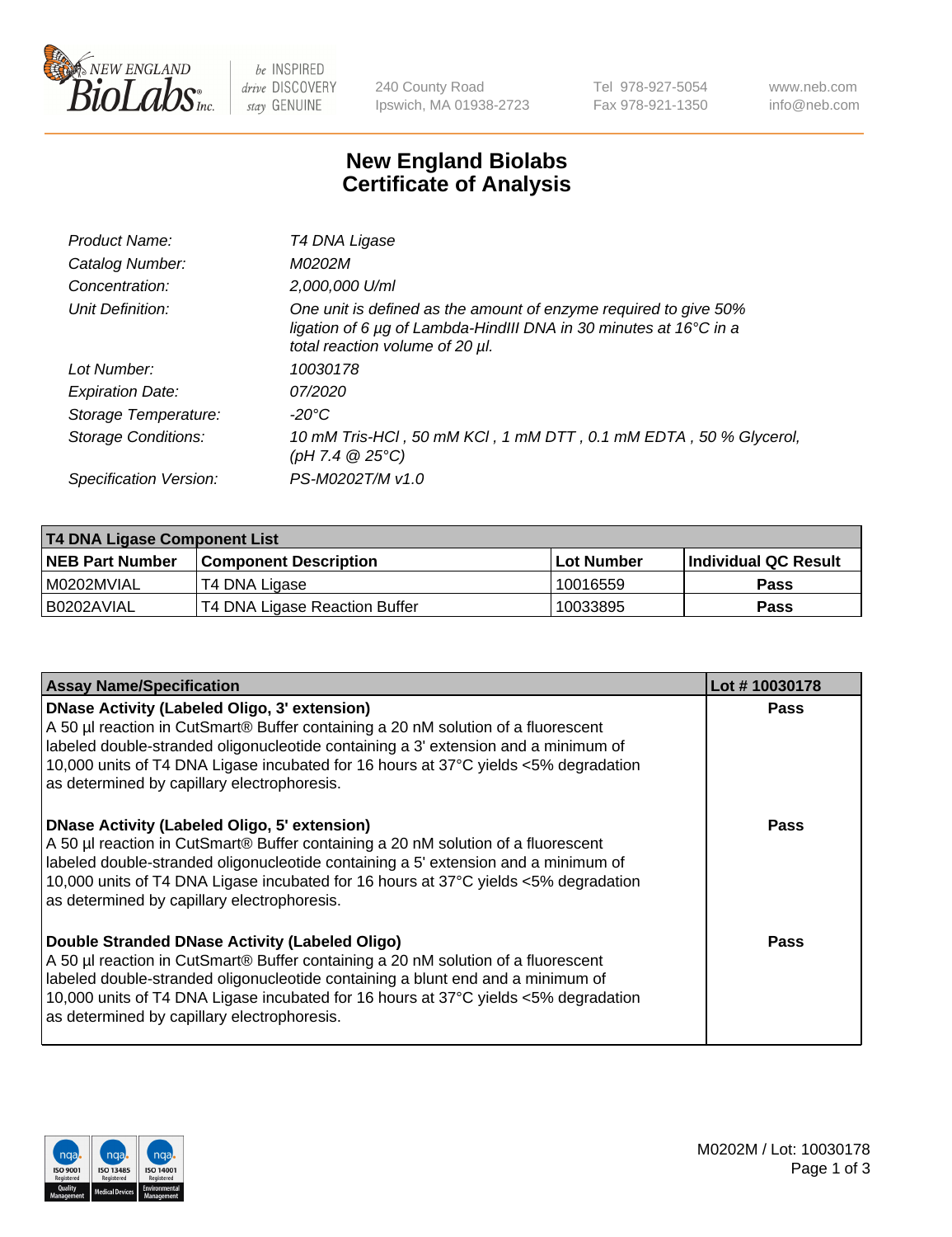

be INSPIRED drive DISCOVERY stay GENUINE

240 County Road Ipswich, MA 01938-2723 Tel 978-927-5054 Fax 978-921-1350 www.neb.com info@neb.com

| <b>Assay Name/Specification</b>                                                                                                                                                                                                                                                                                                                                                                                    | Lot #10030178 |
|--------------------------------------------------------------------------------------------------------------------------------------------------------------------------------------------------------------------------------------------------------------------------------------------------------------------------------------------------------------------------------------------------------------------|---------------|
| <b>Protein Purity Assay (SDS-PAGE)</b><br>T4 DNA Ligase is ≥ 95% pure as determined by SDS-PAGE analysis using Coomassie Blue<br>detection.                                                                                                                                                                                                                                                                        | <b>Pass</b>   |
| qPCR DNA Contamination (E. coli Genomic)<br>A minimum of 2000 units of T4 DNA Ligase is screened for the presence of E. coli<br>genomic DNA using SYBR® Green qPCR with primers specific for the E. coli 16S rRNA<br>locus. Results are quantified using a standard curve generated from purified E. coli<br>genomic DNA. The measured level of E. coli genomic DNA contamination is ≤ 1 E. coli<br>genome.        | <b>Pass</b>   |
| <b>RNase Activity (Extended Digestion)</b><br>A 10 µl reaction in NEBuffer 4 containing 40 ng of a 300 base single-stranded RNA<br>and a minimum of 1 µl of T4 DNA Ligase is incubated at 37°C. After incubation for 16<br>hours, >90% of the substrate RNA remains intact as determined by gel electrophoresis<br>using fluorescent detection.                                                                    | <b>Pass</b>   |
| <b>Single Stranded DNase Activity (FAM-Labeled Oligo)</b><br>A 50 µl reaction in CutSmart® Buffer containing a 20 nM solution of a fluorescent<br>internal labeled oligonucleotide and a minimum of 10,000 units of T4 DNA Ligase<br>incubated for 16 hours at 37°C yields <5% degradation as determined by capillary<br>electrophoresis.                                                                          | <b>Pass</b>   |
| <b>Endonuclease Activity (Nicking)</b><br>A 50 µl reaction in NEBuffer 1 containing 1 µg of supercoiled PhiX174 DNA and a<br>minimum of 2000 units of T4 DNA Ligase incubated for 4 hours at 37°C results in <10%<br>conversion to the nicked form as determined by agarose gel electrophoresis.                                                                                                                   | <b>Pass</b>   |
| <b>Exonuclease Activity (Radioactivity Release)</b><br>A 50 µl reaction in NEBuffer 1 containing 1 µg of a mixture of single and<br>double-stranded [3H] E. coli DNA and a minimum of 2000 units of T4 DNA Ligase<br>incubated for 4 hours at 37°C releases <0.1% of the total radioactivity.                                                                                                                      | <b>Pass</b>   |
| <b>Ligation and Recutting (Terminal Integrity, Digested DNA)</b><br>A 20 µl reaction in 1X T4 DNA Ligase Reaction Buffer containing 2 µg of Lambda<br>DNA-HindIII Digest and a minimum of 4000 units of T4 DNA Ligase incubated for 16<br>hours at 37°C results in >95% ligation of the DNA fragments as determined by agarose<br>gel electrophoresis. Of these ligated fragments, >95% can be recut with HindIII. | <b>Pass</b>   |
| <b>Non-Specific DNase Activity (16 Hour)</b><br>A 50 µl reaction in NEBuffer 1 containing 1 µg of CIP-treated Lambda-HindIII DNA and<br>a minimum of 2000 units of T4 DNA Ligase incubated for 16 hours at 37°C results in a<br>DNA pattern free of detectable nuclease degradation as determined by agarose gel                                                                                                   | <b>Pass</b>   |